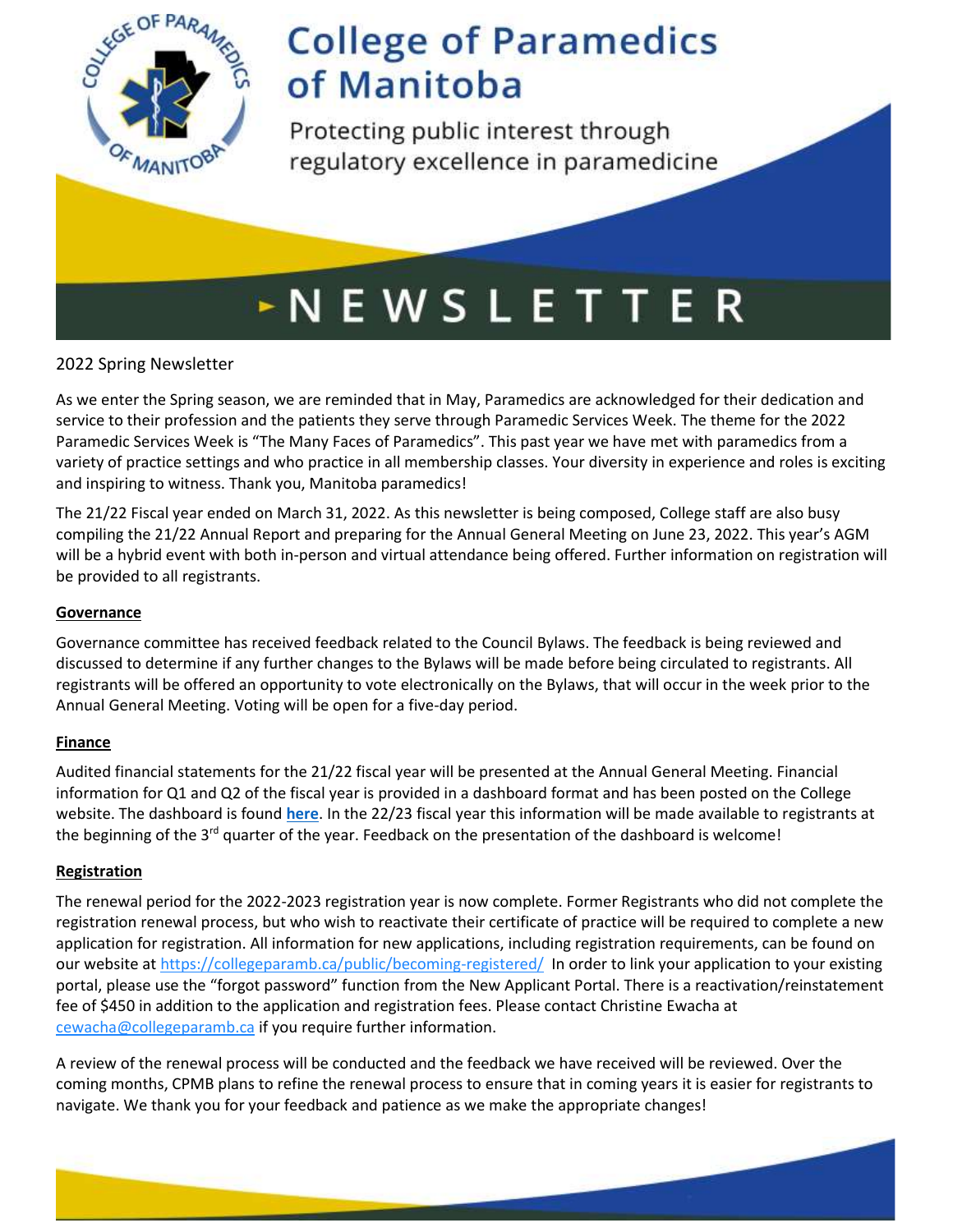

Protecting public interest through regulatory excellence in paramedicine

# $\triangleright$  N E W S L E T T E R

CPMB staff are developing a "welcome package" to help new registrants navigate their responsibilities as a registrant of the college. This package will be included in a future newsletter and will be on our website so that all registrants can have access to this information.

### **Updating the Registrant Portal:**

All registrants are asked to update your Registrant Portal with the following information:

- Any change in employment
- Upload your renewed Professional Liability Insurance

You can also do the following in your Registrant Portal:

- Submit a document request (e.g. COPR Labour Mobility form)
- Submit a name change
- Submit a status change application (e.g. move from "primary care paramedic" to "advanced care paramedic")

For Self-Service Guides, please click **[here](https://collegeparamb.ca/public/becoming-registered/)**. The list of self-service guides includes:

- Registration Change Requests (Document Request, Status Changes, Name Changes)
- Setting Up a New Account
- Registrant Portal
- Picking up Where You Left Off

### **Complaints Investigation Committee – Volunteer Opportunity**

A volunteer opportunity is now available to serve on the Complaints Investigation Committee (CIC). The college is currently recruiting to fill a vacant paramedic representative role on CIC. For more details and to complete an expression of interest form please click **[here](https://collegeparamb.ca/wp-content/uploads/2022/05/Expression-of-Interest-CIC-05.05.22.pdf)**.

### **Urgent Practice Issue – Documentation**

### *Registrants, this is a reminder of documentation responsibilities.*

The Patient Care Report (PCR) is a legal document and becomes a part of a client's permanent health file, and may be reviewed for future care planning, legal considerations, quality assurance and program improvement initiatives, billing, research, and education. It may also be examined as part of a conduct investigation. Information on a PCR should allow the reader to form a clear picture of all the events within the client experience. All paramedics attending an incident – ambulance operators and attending paramedics - are *equal partners in clinical decisions and procedures and the documentation of those decisions and procedures*. **All persons signing the PCR** have a professional responsibility to proofread it, and a legal requirement to ensure that all information contained is an accurate, legible, complete, and concise record of the client contact.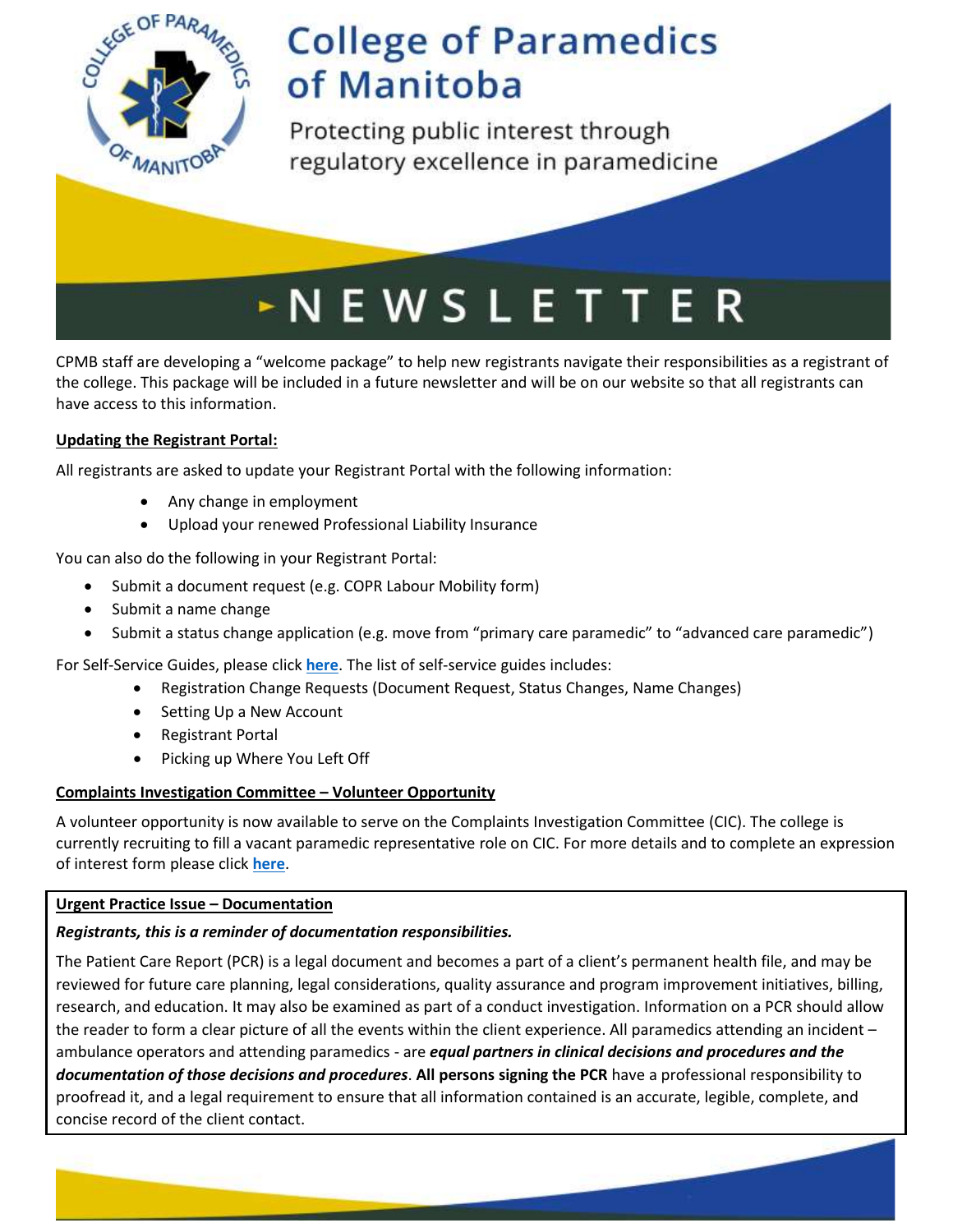

Protecting public interest through regulatory excellence in paramedicine

# $\sim$  N E W S L E T T E R

### **Program of Continuing Competency**

At the time of registration renewal, registrants were asked to complete attestation questions declaring their completion of the PCC requirements for the 2021-22 cycle. The new Learning Plan tab for the 2022-23 PCC is not yet available in the Portal. Registrants will be receiving an email when it is loaded in the Registrant Portal. As with the 2021-22 PCC cycle, registrants will need to engage the self-reflection process, select the required number of learning indicators, describe the learning goals from the indicators and two learning objectives/activities per goal for the 2022-23 PCC cycle.

Before submitting the PCC, each registrant is required to complete the required documentation of your learning activities by inputting a *date of completion*, filling in the *Learning Activity Details* and *Impact on Practice* reflection questions, and uploading the appropriate documentation. Additional resources for PCC are found **[here](https://collegeparamb.ca/professional-practice/program-for-continuing-competency/)**.

### **Continuing Competency Committee (CCC)**

An expression of interest for the Continuing Competency Committee was circulated, and the interview and appointment process for membership has concluded. The list of paramedic and public members appointed to the committee can be found **[here](https://collegeparamb.ca/professional-practice/continuing-competency-committee/)**. Part of the legislated requirement of a continuing competency program is the annual review of registrants' PCC submissions. The Continuing Competency committee will establish the process for review of PCC submissions with the aim of encouraging registrants to enrich their PCC engagement. More information will be shared with registrants as the process is finalized.

### **Education Approval**

The College is required to set the standards for and approval of paramedic education programs. The Reserved Acts as outlined in the College of Paramedics of Manitoba General Regulation were based on current practice in Manitoba and now define the scope of practice for all classifications of paramedics in Manitoba. The College identified that the scope of practice exceeds the National Occupational Competency Profile (2011), and educational standards needed to be amended. In addition, the College is now a Provincial Service Client for Equal Canada (Accreditation Canada) and is an active partner in the Accreditation process.

Paramedics now have an independent scope of practice. This means paramedics no longer practice under a physician's license and no longer receive Transfer of Functions as was the case prior to self-regulation. Paramedics must now be able to proficiently demonstrate competence in their full scope of practice upon registering with the College. There was a need to make significant changes, especially with the Emergency Medical Responder and Primary Care Paramedic programs, and the College is working with education providers and other stakeholders to meet the new standards.